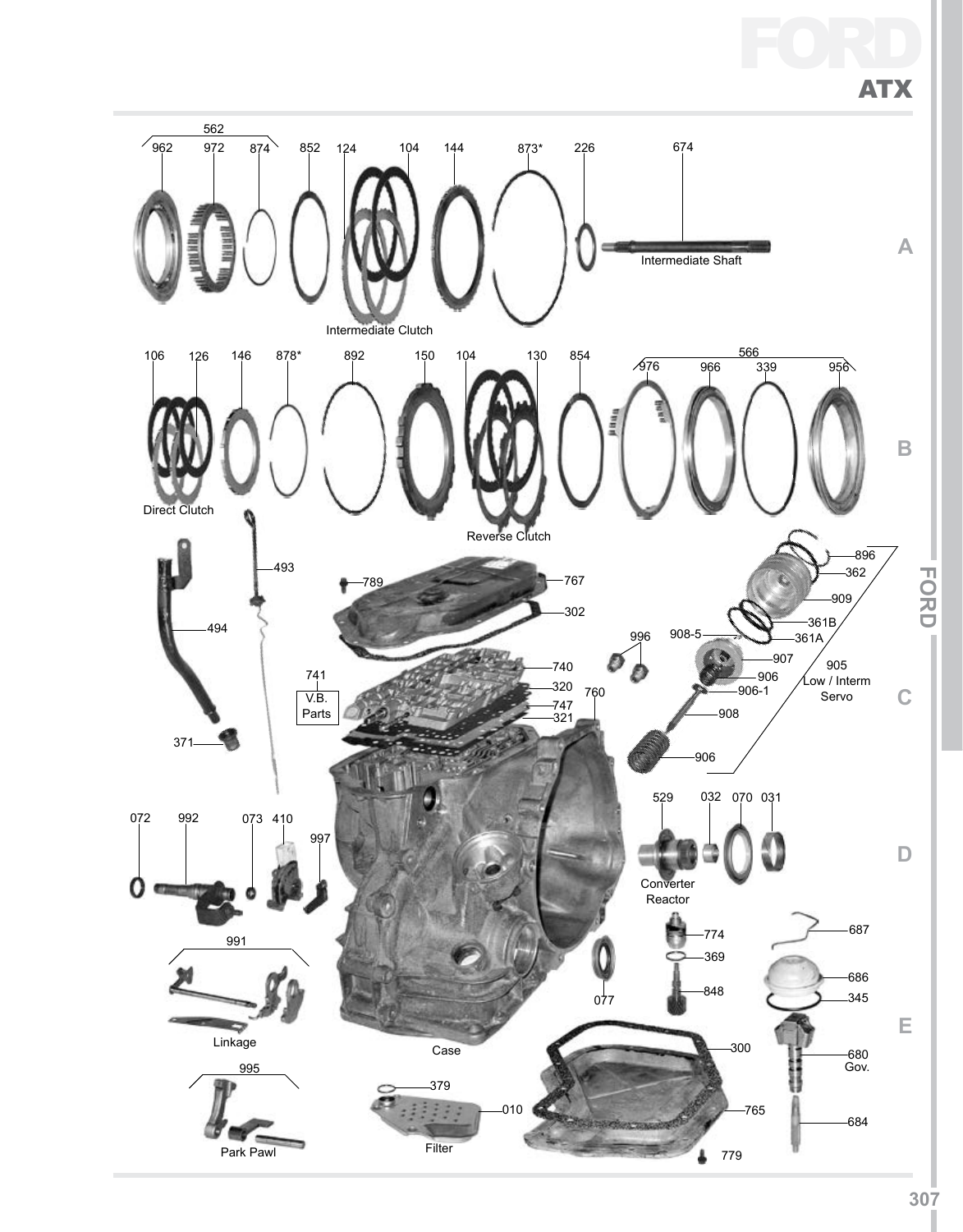|                         | ILL#           | Part# |                              | QTY | REF# |  |  |  |
|-------------------------|----------------|-------|------------------------------|-----|------|--|--|--|
|                         |                |       | <b>OVERHAUL KITS</b>         |     |      |  |  |  |
|                         |                |       |                              |     |      |  |  |  |
|                         |                |       |                              |     |      |  |  |  |
|                         |                |       | <b>MASTER L/STEEL KITS</b>   |     |      |  |  |  |
|                         |                |       |                              |     |      |  |  |  |
|                         |                |       |                              |     |      |  |  |  |
|                         |                |       |                              |     |      |  |  |  |
|                         |                |       | <b>MASTER W/STEELS KITS</b>  |     |      |  |  |  |
|                         |                |       |                              |     |      |  |  |  |
|                         |                |       |                              |     |      |  |  |  |
|                         |                |       |                              |     |      |  |  |  |
|                         | <b>FILTERS</b> |       |                              |     |      |  |  |  |
|                         |                |       |                              |     |      |  |  |  |
|                         |                |       |                              |     |      |  |  |  |
|                         |                |       | <b>FILTER KITS</b>           |     |      |  |  |  |
|                         |                |       |                              |     |      |  |  |  |
|                         |                |       |                              |     |      |  |  |  |
|                         |                |       | <b>MISCELLANEOUS FILTERS</b> |     |      |  |  |  |
|                         |                |       |                              |     |      |  |  |  |
|                         |                |       |                              |     |      |  |  |  |
|                         |                |       | <b>BANDS</b>                 |     |      |  |  |  |
|                         |                |       |                              |     |      |  |  |  |
|                         |                |       |                              |     |      |  |  |  |
|                         |                |       |                              |     |      |  |  |  |
|                         |                |       | <b>BUSHINGS</b>              |     |      |  |  |  |
|                         |                |       |                              |     |      |  |  |  |
|                         |                |       |                              |     |      |  |  |  |
|                         |                |       |                              |     |      |  |  |  |
|                         |                |       |                              |     |      |  |  |  |
|                         |                |       |                              |     |      |  |  |  |
|                         |                |       |                              |     |      |  |  |  |
| $\overline{\mathbf{r}}$ |                |       |                              |     |      |  |  |  |
| O                       |                |       |                              |     |      |  |  |  |
| ட                       |                |       |                              |     |      |  |  |  |
|                         |                |       |                              |     |      |  |  |  |
|                         |                |       |                              |     |      |  |  |  |
|                         |                |       |                              |     |      |  |  |  |
|                         |                |       |                              |     |      |  |  |  |
|                         |                |       |                              |     |      |  |  |  |
|                         |                |       | <b>METAL CLAD SEALS</b>      |     |      |  |  |  |
|                         |                |       |                              |     |      |  |  |  |
|                         |                |       |                              |     |      |  |  |  |
|                         |                |       |                              |     |      |  |  |  |
|                         |                |       |                              |     |      |  |  |  |
|                         |                |       |                              |     |      |  |  |  |
|                         |                |       |                              |     |      |  |  |  |
|                         |                |       | <b>FRICTIONS</b>             |     |      |  |  |  |
|                         |                |       |                              |     |      |  |  |  |
|                         | $104$          |       |                              |     |      |  |  |  |
|                         | $104$          |       |                              |     |      |  |  |  |
|                         | $106$          |       |                              |     |      |  |  |  |
|                         | $119$          |       |                              |     |      |  |  |  |
|                         | $119$          |       |                              |     |      |  |  |  |
|                         | <b>STEELS</b>  |       |                              |     |      |  |  |  |
|                         |                |       |                              |     |      |  |  |  |
|                         |                |       |                              |     |      |  |  |  |
|                         | $124$          |       |                              |     |      |  |  |  |
|                         | $126$          |       |                              |     |      |  |  |  |
|                         | $130$          |       |                              |     |      |  |  |  |
|                         | $130$          |       |                              |     |      |  |  |  |
|                         | 139            |       |                              |     |      |  |  |  |
|                         | $139$          |       |                              |     |      |  |  |  |
|                         |                |       | <b>PRESSURE PLATES</b>       |     |      |  |  |  |
|                         |                |       |                              |     |      |  |  |  |
|                         | $144$          |       |                              |     |      |  |  |  |
|                         |                |       |                              |     |      |  |  |  |
|                         |                |       |                              |     |      |  |  |  |
|                         |                |       |                              |     |      |  |  |  |
|                         |                |       |                              |     |      |  |  |  |
|                         |                |       | <b>VALVE BODY KITS</b>       |     |      |  |  |  |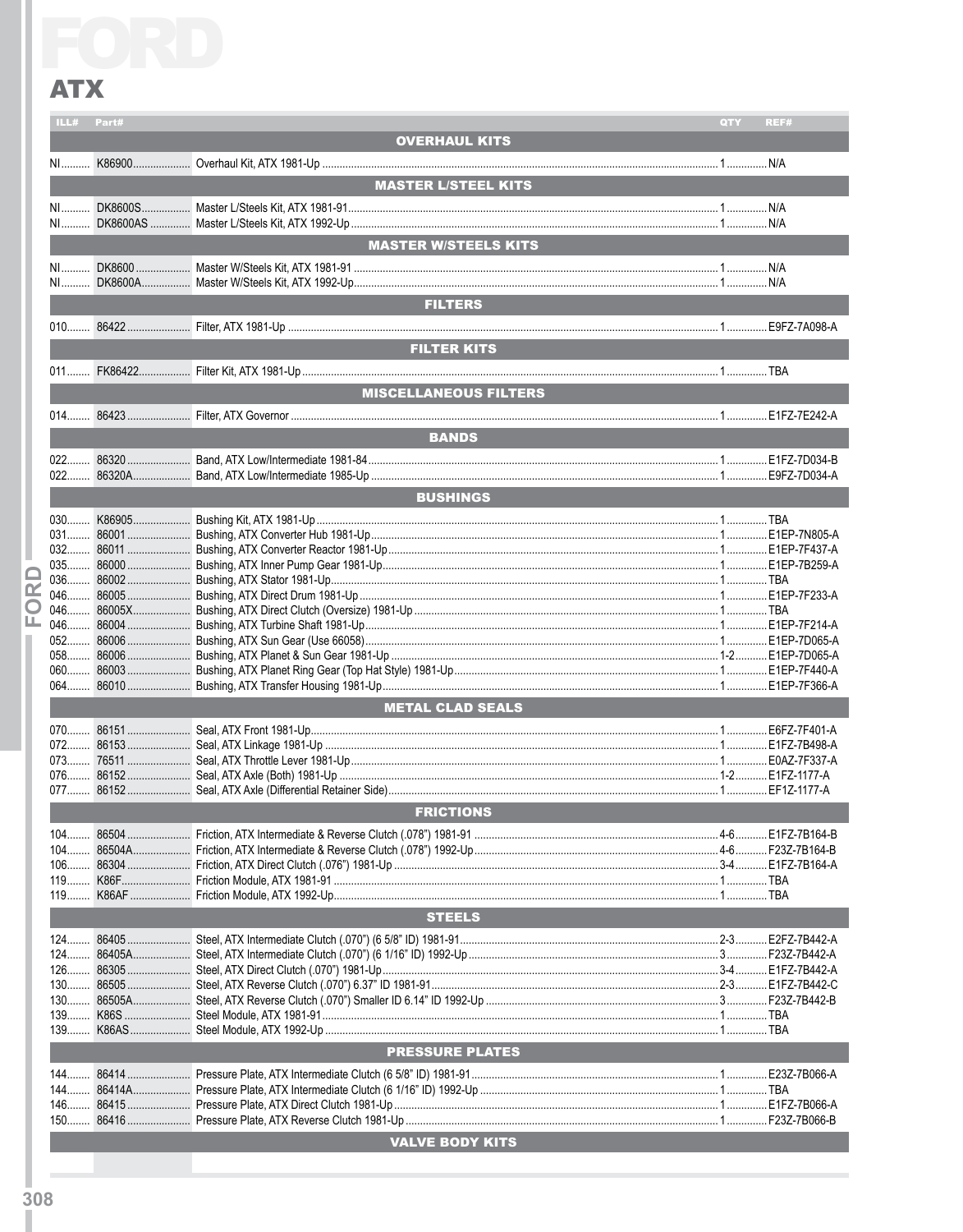| ILL# Part# |                                        | QTY | REF# |
|------------|----------------------------------------|-----|------|
|            |                                        |     |      |
|            |                                        |     |      |
|            | <b>SEALING RINGS</b>                   |     |      |
|            |                                        |     |      |
|            |                                        |     |      |
|            |                                        |     |      |
|            |                                        |     |      |
|            |                                        |     |      |
|            | <b>WASHERS &amp; BEARINGS</b>          |     |      |
|            |                                        |     |      |
|            |                                        |     |      |
|            |                                        |     |      |
|            |                                        |     |      |
|            |                                        |     |      |
|            |                                        |     |      |
|            |                                        |     |      |
|            |                                        |     |      |
|            |                                        |     |      |
|            |                                        |     |      |
|            |                                        |     |      |
|            |                                        |     |      |
|            |                                        |     |      |
|            |                                        |     |      |
|            |                                        |     |      |
|            |                                        |     |      |
|            |                                        |     |      |
|            |                                        |     |      |
|            |                                        |     |      |
|            |                                        |     |      |
|            |                                        |     |      |
|            |                                        |     |      |
|            |                                        |     |      |
|            |                                        |     |      |
|            |                                        |     |      |
| 289        |                                        |     |      |
| $289$      |                                        |     |      |
| $290$      |                                        |     |      |
|            | <b>GASKETS &amp; RUBBER COMPONENTS</b> |     |      |
|            |                                        |     |      |
|            |                                        |     |      |
|            |                                        |     |      |
|            |                                        |     |      |
|            |                                        |     |      |
|            |                                        |     |      |
|            |                                        |     |      |
|            |                                        |     |      |
|            |                                        |     |      |
|            |                                        |     |      |
|            |                                        |     |      |
|            |                                        |     |      |
|            |                                        |     |      |
|            |                                        |     |      |
|            |                                        |     |      |
| $361$      |                                        |     |      |
|            |                                        |     |      |
|            |                                        |     |      |
|            |                                        |     |      |
|            |                                        |     |      |

- FORD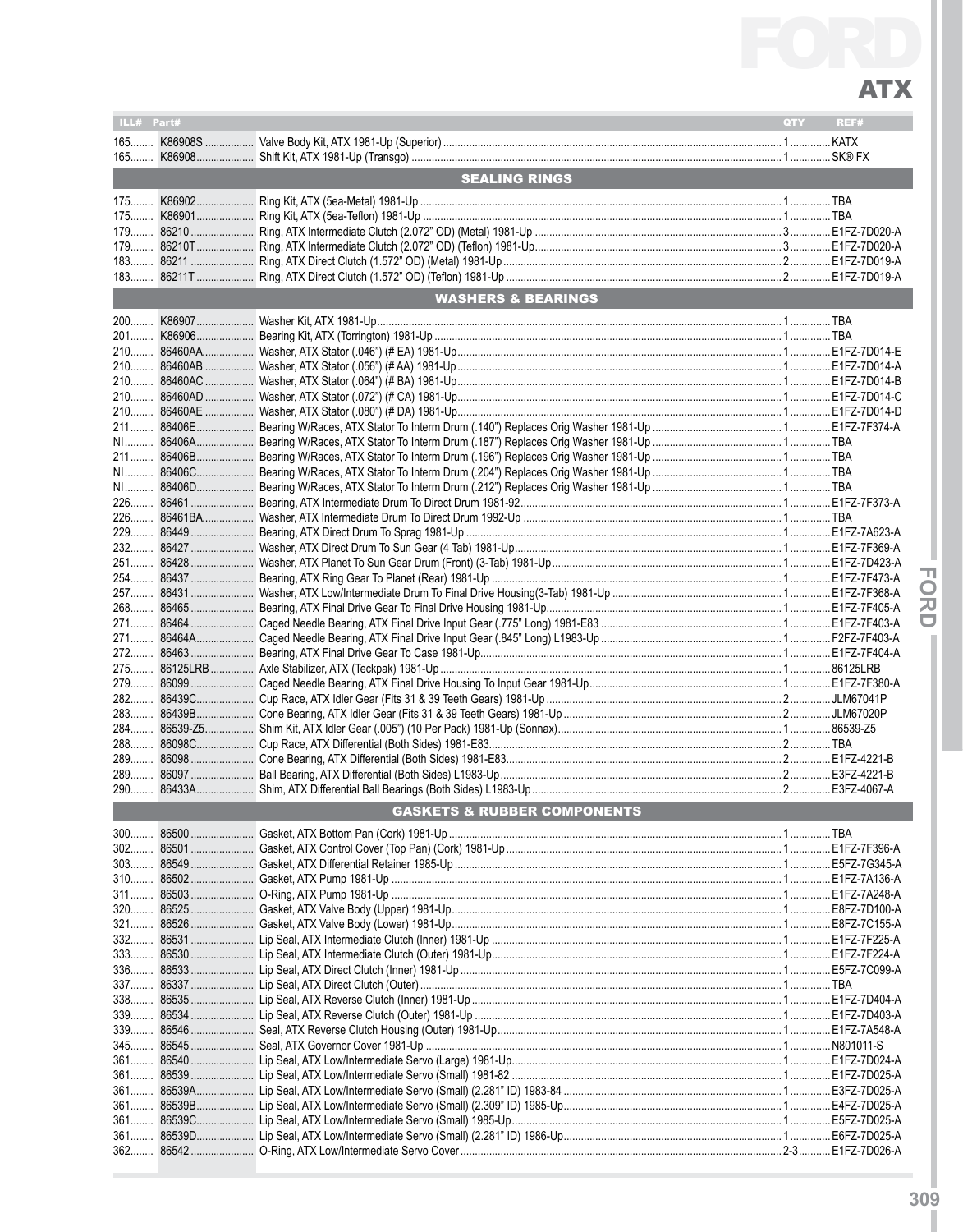|    | ILL# Part#                                 |  |                                      | QTY - | REF# |  |  |  |
|----|--------------------------------------------|--|--------------------------------------|-------|------|--|--|--|
|    |                                            |  |                                      |       |      |  |  |  |
|    |                                            |  |                                      |       |      |  |  |  |
|    |                                            |  |                                      |       |      |  |  |  |
|    |                                            |  |                                      |       |      |  |  |  |
|    |                                            |  |                                      |       |      |  |  |  |
|    |                                            |  |                                      |       |      |  |  |  |
|    |                                            |  | <b>TECHNICAL MANUALS</b>             |       |      |  |  |  |
|    |                                            |  |                                      |       |      |  |  |  |
|    |                                            |  | ELECTRICAL COMPONENTS                |       |      |  |  |  |
|    |                                            |  |                                      |       |      |  |  |  |
|    |                                            |  | <b>MISCELLANEOUS COMPONENTS</b>      |       |      |  |  |  |
|    |                                            |  |                                      |       |      |  |  |  |
|    |                                            |  |                                      |       |      |  |  |  |
|    |                                            |  |                                      |       |      |  |  |  |
|    |                                            |  |                                      |       |      |  |  |  |
|    |                                            |  |                                      |       |      |  |  |  |
|    |                                            |  |                                      |       |      |  |  |  |
|    |                                            |  |                                      |       |      |  |  |  |
|    |                                            |  |                                      |       |      |  |  |  |
|    |                                            |  |                                      |       |      |  |  |  |
|    |                                            |  | <b>PUMPS &amp; PUMP COMPONENTS</b>   |       |      |  |  |  |
|    |                                            |  |                                      |       |      |  |  |  |
|    |                                            |  |                                      |       |      |  |  |  |
|    |                                            |  |                                      |       |      |  |  |  |
|    |                                            |  |                                      |       |      |  |  |  |
| Œ. |                                            |  |                                      |       |      |  |  |  |
| O  |                                            |  |                                      |       |      |  |  |  |
| ட  |                                            |  |                                      |       |      |  |  |  |
|    |                                            |  |                                      |       |      |  |  |  |
|    |                                            |  |                                      |       |      |  |  |  |
|    |                                            |  |                                      |       |      |  |  |  |
|    | <b>DRUMS</b>                               |  |                                      |       |      |  |  |  |
|    |                                            |  |                                      |       |      |  |  |  |
|    |                                            |  |                                      |       |      |  |  |  |
|    |                                            |  |                                      |       |      |  |  |  |
|    |                                            |  |                                      |       |      |  |  |  |
|    |                                            |  |                                      |       |      |  |  |  |
|    |                                            |  |                                      |       |      |  |  |  |
|    | 557                                        |  |                                      |       |      |  |  |  |
|    |                                            |  |                                      |       |      |  |  |  |
|    |                                            |  |                                      |       |      |  |  |  |
|    |                                            |  |                                      |       |      |  |  |  |
|    | <b>PLANETS, RING GEARS &amp; SUN GEARS</b> |  |                                      |       |      |  |  |  |
|    |                                            |  |                                      |       |      |  |  |  |
|    |                                            |  |                                      |       |      |  |  |  |
|    |                                            |  |                                      |       |      |  |  |  |
|    |                                            |  |                                      |       |      |  |  |  |
|    |                                            |  |                                      |       |      |  |  |  |
|    |                                            |  |                                      |       |      |  |  |  |
|    |                                            |  |                                      |       |      |  |  |  |
|    |                                            |  |                                      |       |      |  |  |  |
|    |                                            |  |                                      |       |      |  |  |  |
|    |                                            |  |                                      |       |      |  |  |  |
|    |                                            |  | <b>SPRAGS &amp; ONE WAY CLUTCHES</b> |       |      |  |  |  |
|    |                                            |  |                                      |       |      |  |  |  |
|    |                                            |  | <b>SHAFTS &amp; GOVERNORS</b>        |       |      |  |  |  |
|    |                                            |  |                                      |       |      |  |  |  |
|    |                                            |  |                                      |       |      |  |  |  |
|    |                                            |  |                                      |       |      |  |  |  |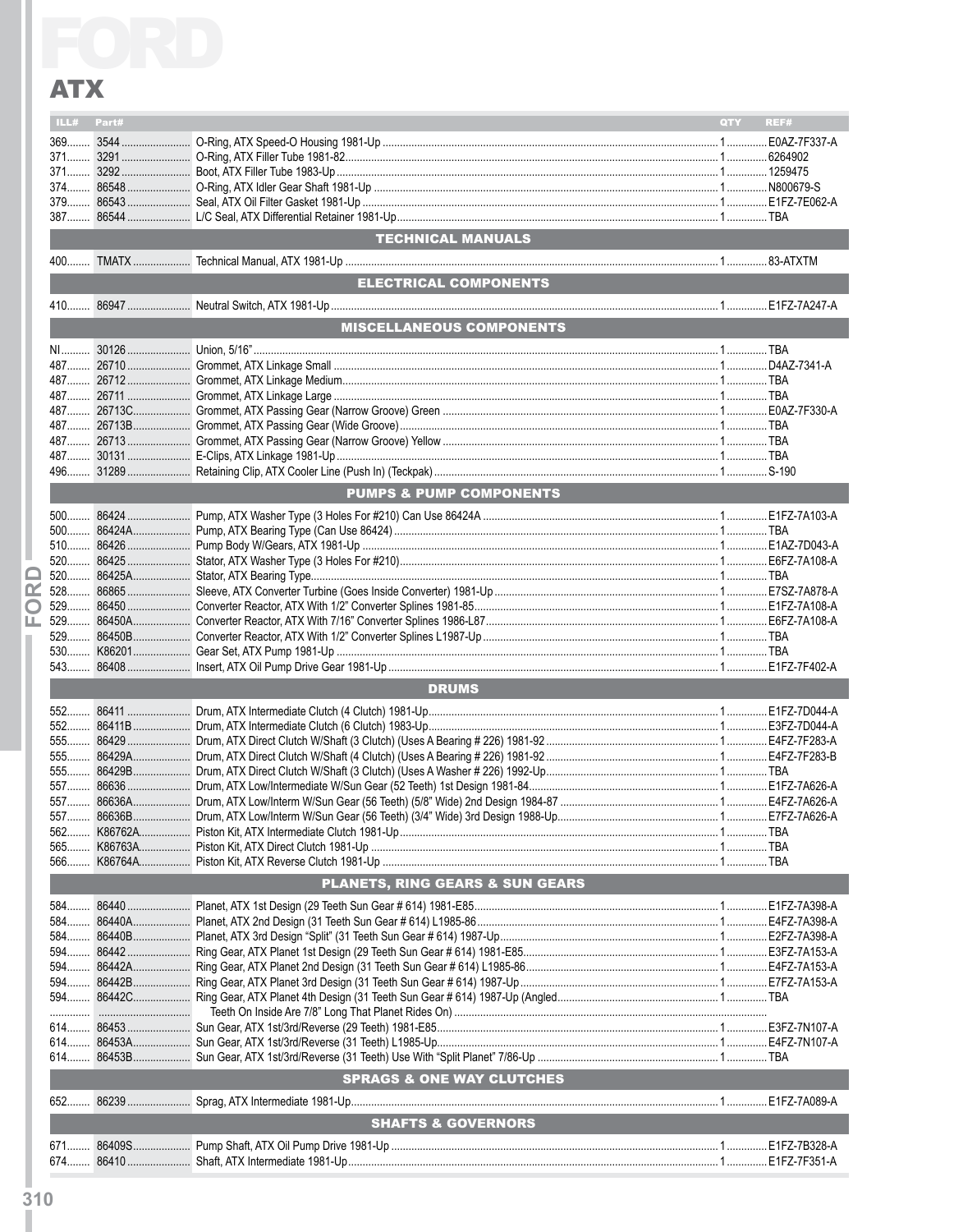| ILL# Part# | <b>QTY</b>                                 | REF# |
|------------|--------------------------------------------|------|
|            |                                            |      |
|            |                                            |      |
|            |                                            |      |
|            |                                            |      |
|            |                                            |      |
|            |                                            |      |
|            |                                            |      |
|            |                                            |      |
|            |                                            |      |
|            |                                            |      |
|            | <b>DIFFERENTIALS &amp; COMPONENTS</b>      |      |
|            |                                            |      |
|            |                                            |      |
|            |                                            |      |
|            |                                            |      |
|            |                                            |      |
|            |                                            |      |
|            |                                            |      |
|            |                                            |      |
|            |                                            |      |
|            |                                            |      |
|            |                                            |      |
|            |                                            |      |
|            |                                            |      |
|            |                                            |      |
|            |                                            |      |
|            |                                            |      |
|            |                                            |      |
|            |                                            |      |
|            |                                            |      |
|            |                                            |      |
|            |                                            |      |
|            |                                            |      |
|            |                                            |      |
|            |                                            |      |
|            |                                            |      |
|            |                                            |      |
|            |                                            |      |
|            |                                            |      |
|            |                                            |      |
|            |                                            |      |
|            |                                            |      |
|            |                                            |      |
|            |                                            |      |
|            |                                            |      |
|            |                                            |      |
|            |                                            |      |
|            | <b>VALVE BODIES (DACCO VB#)</b>            |      |
|            |                                            |      |
|            |                                            |      |
|            |                                            |      |
|            | <b>VALVE BODIES</b>                        |      |
|            |                                            |      |
|            |                                            |      |
|            |                                            |      |
|            | <b>VALVE BODY COMPONENTS</b>               |      |
|            |                                            |      |
|            |                                            |      |
|            |                                            |      |
|            |                                            |      |
|            | <b>CASES, HOUSINGS &amp; MISCELLANEOUS</b> |      |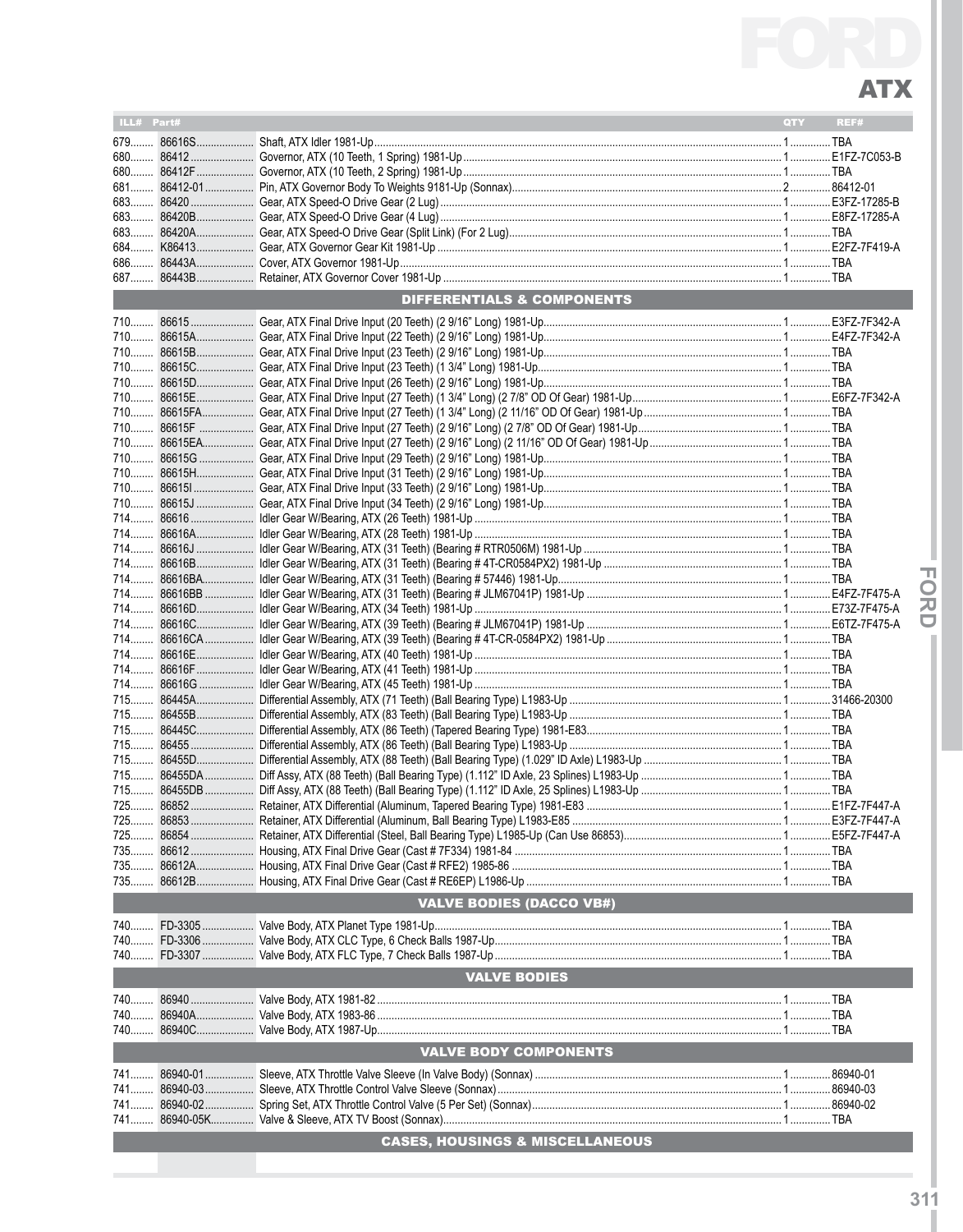| ILL# | Part# | REF#<br><b>QTY</b> |
|------|-------|--------------------|
|      |       |                    |
|      |       |                    |
|      |       |                    |
|      |       |                    |
|      |       |                    |
|      |       |                    |
|      |       |                    |
|      |       |                    |
|      |       |                    |
|      |       |                    |
|      |       |                    |
|      |       |                    |
|      |       |                    |
|      |       |                    |
|      |       |                    |
|      |       |                    |
|      |       |                    |
|      |       |                    |
|      |       |                    |
|      |       |                    |
|      |       |                    |
|      |       |                    |
|      |       |                    |
|      |       |                    |
|      |       |                    |
|      |       |                    |
|      |       |                    |
|      |       |                    |
|      |       |                    |
|      |       |                    |
|      |       |                    |
|      |       |                    |
|      |       |                    |
|      |       |                    |
|      |       |                    |
|      |       |                    |
|      |       |                    |
|      |       |                    |
|      |       |                    |
|      |       |                    |
|      |       |                    |
|      |       |                    |

ı